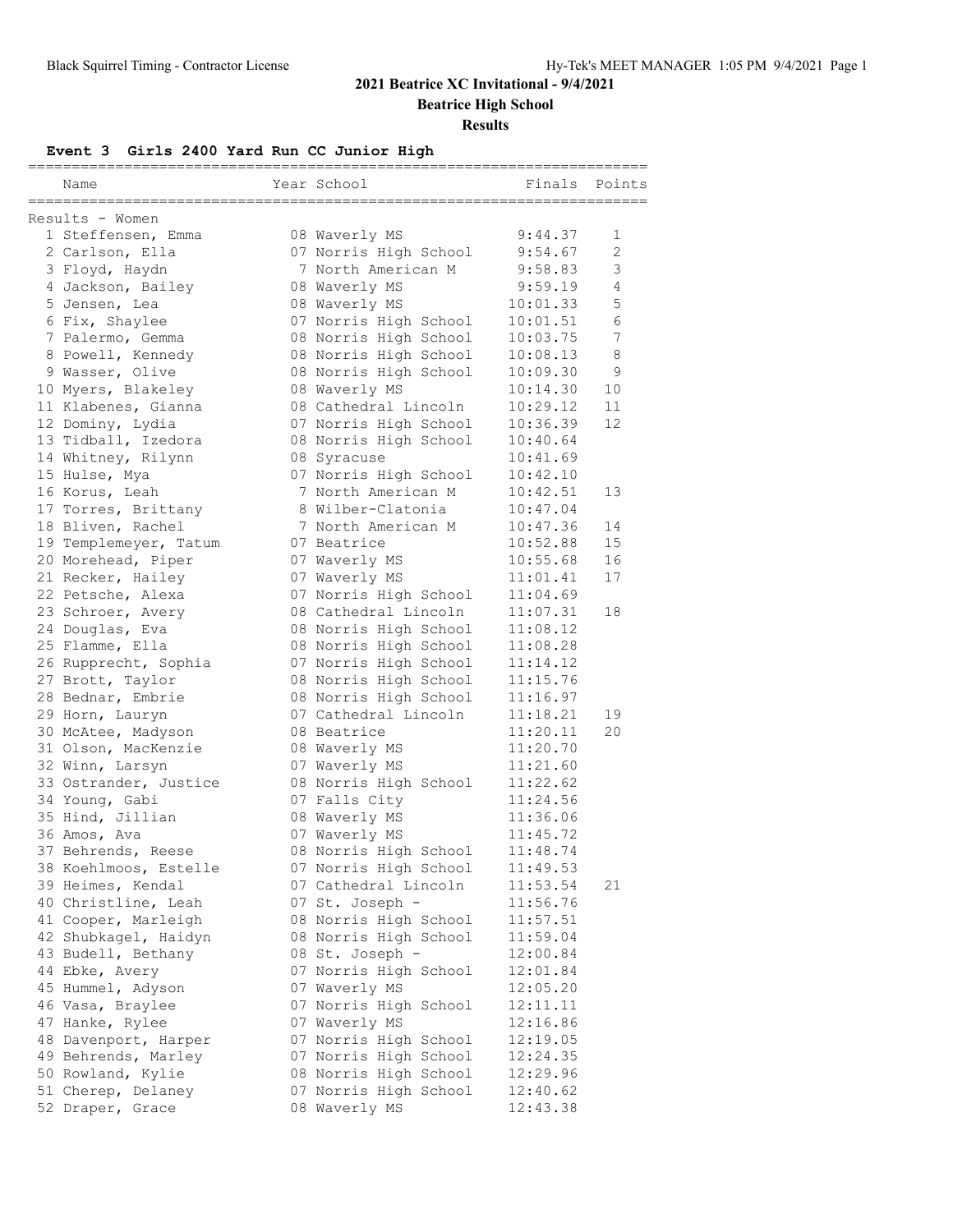**Beatrice High School**

#### **Results**

### **....Event 3 Girls 2400 Yard Run CC Junior High**

| 53 Baker, Nash                                     | 08 Norris High School          | 12:47.93   |    |
|----------------------------------------------------|--------------------------------|------------|----|
| 54 Hoefener, Katherine                             | 08 Cathedral Lincoln           | 12:49.33   | 22 |
| 55 Crawford, Maddie                                | 08 Norris High School          | 12:51.46   |    |
| 56 Heidemann, Samantha                             | 08 Tri County                  | 12:53.76   |    |
| 57 Sheilds, Chloe                                  | 08 Norris High School          | 12:59.77   |    |
| 58 Eickmeier, Taylor                               | 07 Norris High School          | 13:03.60   |    |
| 59 Wissink, Vansessa                               | 08 Beatrice                    | 13:04.76   | 23 |
| 60 Parde, Natalie                                  | 08 Beatrice                    | 13:07.60   | 24 |
| 61 Riordan, Maria                                  | 07 Cathedral Lincoln           | 13:08.84   | 25 |
| 62 Michel, Laynee                                  | 07 Waverly MS                  | 13:09.30   |    |
| 63 Cullison, Khilyn                                | 07 Norris High School          | 13:10.60   |    |
| 64 Seggerman, Karley                               | 08 Beatrice                    | 13:11.91   | 26 |
| 65 Fernandez, Natalie                              | 8 North American M             | 13:25.23   | 27 |
| 66 Le, Vivian                                      | 08 Cathedral Lincoln 14:27.77  |            |    |
| 67 Kjeldgaard, Sydney                              | 08 Cathedral Lincoln 14:40.88  |            |    |
| 68 Ninh, Thanh                                     | 07 Cathedral Lincoln 14:47.70  |            |    |
| 69 Garcia, Emily                                   | 07 Cathedral Lincoln 15:48.05  |            |    |
| 70 Lichtenfeld, Ruby                               | 07 Norris High School 16:15.61 |            |    |
| 71 Scheele, Izzy                                   | 07 Beatrice                    | 16:26.25   | 28 |
| 72 Stroebel, Skylan                                | 07 Falls City                  | 16:39.86   |    |
| 73 Vroome, Berkley                                 | 7 Wilber-Clatonia 17:16.59     |            |    |
| 74 Whittington, Lovelyn 7 Wilber-Clatonia 17:29.29 |                                |            |    |
| 75 Essink, Isabelle                                | 08 Beatrice                    | 18:35.22   |    |
| -- Gaertig, Mia                                    | 07 Beatrice                    | <b>DNS</b> |    |
| -- Khudidah, Aleatha                               | 07 Waverly MS                  | DNS        |    |
| -- Sellars, Emma                                   | 08 St. Joseph -                | DNS        |    |
| -- Feek, Emmy Lu                                   | 12 Falls City                  | DNS        |    |
| -- Woosley, Malia                                  | 07 St Peters                   | DNS        |    |
| -- Hayes, Matilda                                  | 08 St. Joseph -                | <b>DNS</b> |    |

|                 | Team Scores              |                   |       |                |                |                |                 |      |      |      |      |      |  |
|-----------------|--------------------------|-------------------|-------|----------------|----------------|----------------|-----------------|------|------|------|------|------|--|
| Rank Team       |                          |                   | Total | $\mathbf{1}$   | 2              | 3 <sup>7</sup> | $\overline{4}$  | $*5$ | $*6$ | $*7$ | $*8$ | $*9$ |  |
| Results - Women |                          |                   |       |                |                |                |                 |      |      |      |      |      |  |
| 1 Waverly MS    |                          |                   | 20    | $\mathbf{1}$   | $\overline{4}$ | $5 -$          | 10 <sup>°</sup> | 16   | 17   |      |      |      |  |
|                 | Total Time:              | 39:59.19          |       |                |                |                |                 |      |      |      |      |      |  |
|                 | Average:                 | 9:59.80           |       |                |                |                |                 |      |      |      |      |      |  |
|                 | 2 Norris High School     |                   | 23    | $\overline{2}$ | 6              | $\overline{7}$ | 8               | 9    | 12   |      |      |      |  |
|                 | Total Time:              | 40:08.06          |       |                |                |                |                 |      |      |      |      |      |  |
|                 | Average:                 | 10:02.02          |       |                |                |                |                 |      |      |      |      |      |  |
|                 | 3 North American Martyrs |                   | 57    | 3              | 13             | 14             | 27              |      |      |      |      |      |  |
|                 | Total Time:              | 44:53.93          |       |                |                |                |                 |      |      |      |      |      |  |
|                 |                          | Average: 11:13.49 |       |                |                |                |                 |      |      |      |      |      |  |
|                 | 4 Cathedral Lincoln      |                   | 69    | 11             | 18             | 19             | 21              | 22   | 2.5  |      |      |      |  |
|                 | Total Time:              | 44:48.18          |       |                |                |                |                 |      |      |      |      |      |  |
|                 | Average:                 | 11:12.05          |       |                |                |                |                 |      |      |      |      |      |  |
| 5 Beatrice      |                          |                   | 82    | 15             | 20             | 23             | 24              | 26   | 28   |      |      |      |  |
|                 | Total Time:              | 48:25.35          |       |                |                |                |                 |      |      |      |      |      |  |
|                 | Average:                 | 12:06.34          |       |                |                |                |                 |      |      |      |      |      |  |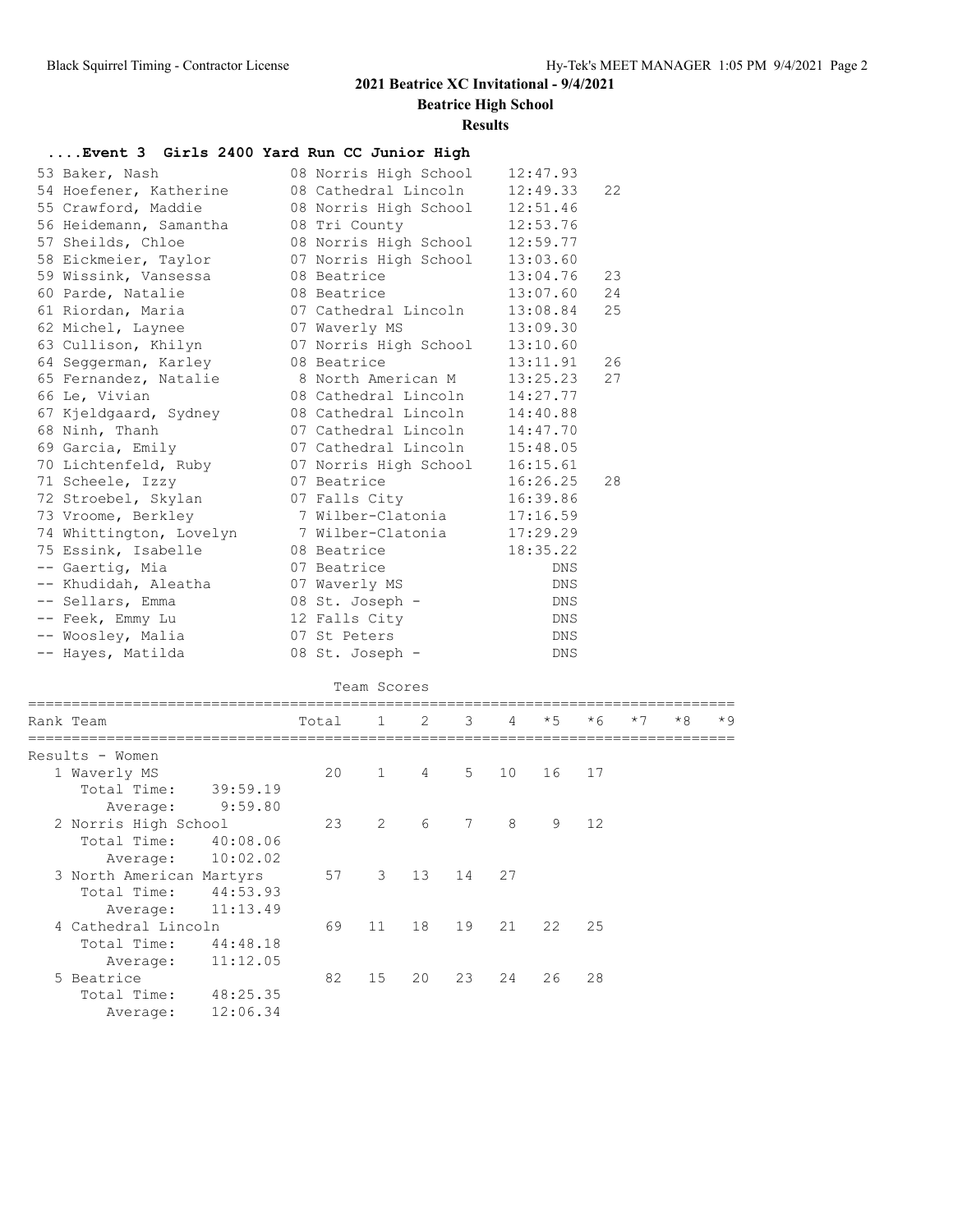**Beatrice High School**

#### **Results**

# **Event 4 Boys 2400 Yard Run CC Junior High**

| Name                   | Year School           | =======<br>Finals | Points |
|------------------------|-----------------------|-------------------|--------|
| Results - Men          |                       |                   |        |
| 1 Schroeder, Jared     | 08 Waverly MS         | 8:46.18           | 1      |
| 2 Zodr, Carson         | 8 North American M    | 8:55.30           | 2      |
| 3 Eschiti, Grant       | 8 Wilber-Clatonia     | 8:55.88           | 3      |
| 4 Majerus, Joe         | 08 St. Joseph -       | 9:00.83           |        |
| 5 Robinson, Samuel     | 07 Norris High School | 9:09.53           | 4      |
| 6 Harden, Elliot       | 08 Syracuse           | 9:11.87           | 5      |
| 7 Cerveny, Tyson       | 07 Beatrice           | 9:12.43           | 6      |
| 8 McCullough, Ryker    | 08 Falls City         | 9:19.91           | 7      |
| 9 Barber, Isaac        | 08 Norris High School | 9:25.23           | 8      |
| 10 Collins, Kasyn      | 08 Waverly MS         | 9:28.43           | 9      |
| 11 Reynolds, Jude      | 08 Norris High School | 9:31.30           | 10     |
| 12 Oltmans, Jesse      | 07 Beatrice           | 9:33.62           | 11     |
| 13 Cerveny, Ethan      | 07 Beatrice           | 9:34.65           | 12     |
| 14 Dilley, Hunter      | 08 Norris High School | 9:35.54           | 13     |
| 15 Scott, Drew         | 08 Cathedral Lincoln  | 9:37.81           | 14     |
| 16 Norlen, Sam         | 07 Raymond Central    | 9:41.98           | 15     |
| 17 Fletcher, Bo        | 07 Raymond Central    | 9:43.47           | 16     |
| 18 Price, Kenneth      | 08 Beatrice           | 9:45.05           | 17     |
| 19 Martin, Ray         | 07 Waverly MS         | 9:46.29           | 18     |
| 20 Neurd, Levi         | 07 Norris High School | 9:47.43           | 19     |
| 21 Brunkow, Colton     | 08 Norris High School | 9:47.86           | 20     |
| 22 Vrooman, Henry      | 07 Cathedral Lincoln  | 9:50.21           | 21     |
| 23 Odvody, Evan        | 8 Wilber-Clatonia     | 9:51.56           | 22     |
|                        |                       | 9:52.58           | 23     |
| 24 Zimmerman, Tallon   | 07 Falls City         |                   |        |
| 25 Springer, Ben       | 08 St. Joseph -       | 9:55.86           |        |
| 26 Guenther, Jarett    | 08 Norris High School | 9:59.00           |        |
| 27 Grosshans, Baron    | 08 Norris High School | 10:00.26          |        |
| 28 Sorben, Jackson     | 08 Waverly MS         | 10:01.93          | 24     |
| 29 Voss, Michael       | 08 Norris High School | 10:04.77          |        |
| 30 Breeden, Dru        | 07 Beatrice           | 10:06.52          | 25     |
| 31 Elwood, Owen        | 07 Norris High School | 10:07.08          |        |
| 32 Blackwell, Braiden  | 08 Norris High School | 10:07.40          |        |
| 33 Crook, Brody        | 08 Waverly MS         | 10:09.54          | 26     |
| 34 Hobbs, Tristan      | 08 Cathedral Lincoln  | 10:10.86          | 27     |
| 35 Vlcan, Grayson      | 8 Wilber-Clatonia     | 10:12.67          | 28     |
| 36 Karlin, Cole        | 08 Beatrice           | 10:13.05          | 29     |
| 37 Kolm, Kyson         | 07 Beatrice           | 10:13.32          |        |
| 38 Nielson, Hayden     | 08 Norris High School | 10:15.61          |        |
| 39 Holz, Kyle          | 08 Syracuse           | 10:20.31          | 30     |
| 40 Otto, Coby          | 08 Norris High School | 10:20.40          |        |
| 41 Hobza, Cameron      | 08 Norris High School | 10:21.95          |        |
| 42 Harms, Dreyven      | 08 Waverly MS         | 10:24.81          | 31     |
| 43 Young, Ethan        | 07 Norris High School | 10:26.40          |        |
| 44 Vetrosky, Harrison  | 07 Beatrice           | 10:27.44          |        |
| 45 Wright, Aiden       | 8 Wilber-Clatonia     | 10:32.83          | 32     |
| 46 Sturtevant, Brayden | 08 Waverly MS         | 10:34.69          |        |
| 47 Pfeiffer, Wyatt     | 07 Beatrice           | 10:37.02          |        |
| 48 Mollo, Logan        | 07 Waverly MS         | 10:37.90          |        |
| 49 Kuenning, Luke      | 07 Syracuse           | 10:39.94          | 33     |
| 50 Bohaty, Eric        | 08 Syracuse           | 10:41.45          | 34     |
| 51 Finley, Geff        | 07 Norris High School | 10:45.49          |        |
| 52 Terry, Connor       | 08 Norris High School | 10:48.14          |        |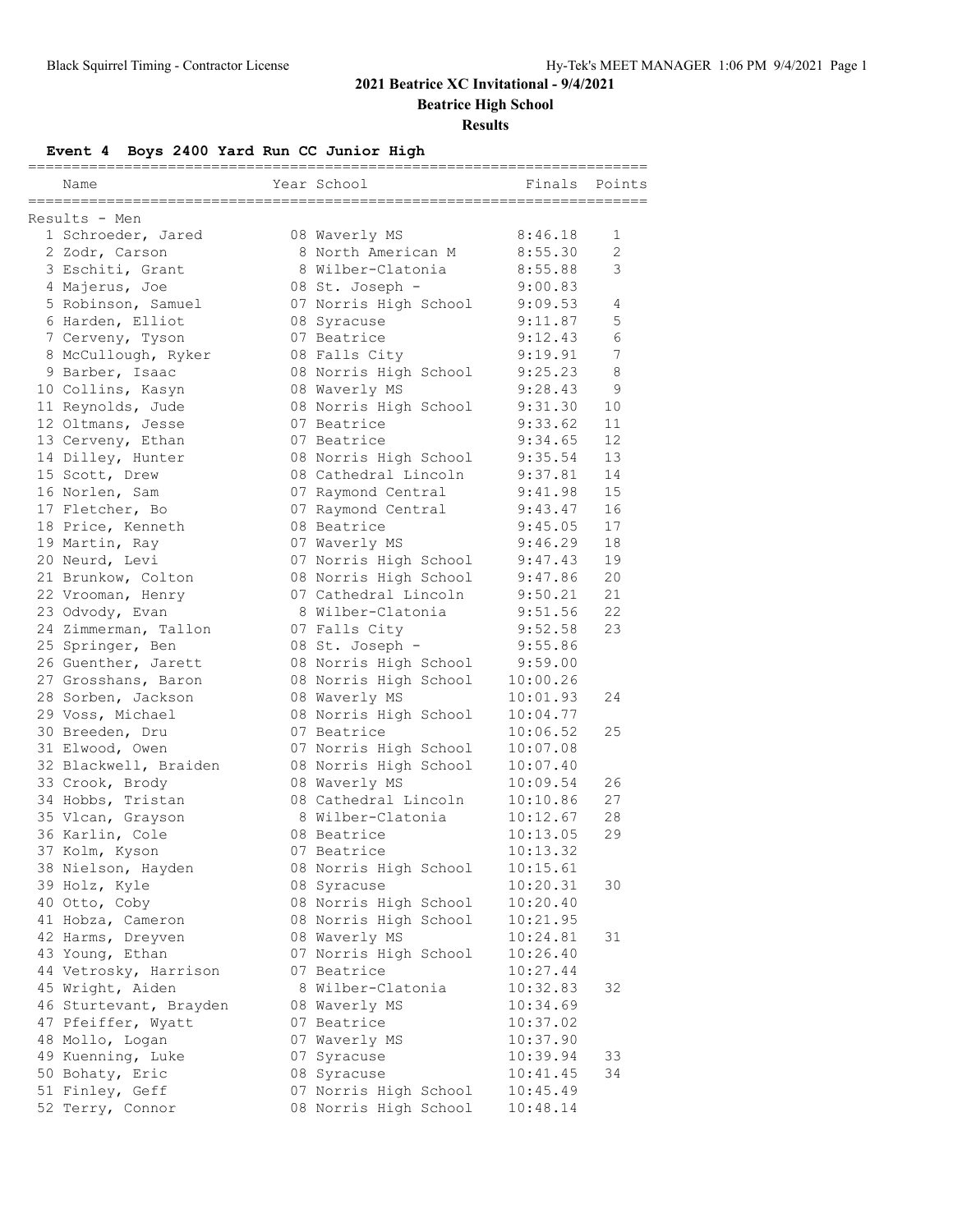**Beatrice High School**

#### **Results**

### **....Event 4 Boys 2400 Yard Run CC Junior High**

| 53 Rosenthal, Ethan                 | 08 Tri County                                | 10:49.13             |    |
|-------------------------------------|----------------------------------------------|----------------------|----|
| 54 Fults, Braylon                   | 08 Norris High School                        | 10:49.48             |    |
| 55 Bohaty, Ethan                    | 08 Syracuse                                  | 10:50.55             | 35 |
| 56 Schutte, Aeden                   | 08 Waverly MS                                | 10:53.56             |    |
| 57 Clifton, Kyler                   | 07 Waverly MS                                | 10:53.76             |    |
| 58 Kidder, Tobias                   | 07 Beatrice                                  | 10:53.96             |    |
| 59 Morris, Cael                     | 8 North American M                           | 10:55.41             | 36 |
| 60 Odvody, Beau                     | 8 Wilber-Clatonia                            | 10:56.17             | 37 |
| 61 Navratil, Colten                 | 08 Norris High School                        | 10:56.72             |    |
| 62 Udell, Grayson                   | 07 Beatrice                                  | 10:57.45             |    |
| 63 Haussler, Asher                  | 07 Waverly MS                                | 10:59.89             |    |
| 64 Bentjen, Evan                    | 07 Waverly MS                                | 11:00.67             |    |
| 65 Ellerbee, John Paul              | 08 Cathedral Lincoln                         | 11:01.55             | 38 |
| 66 Daake, Emmett                    | 08 Falls City                                | 11:01.88             | 39 |
| 67 Buss, Joey                       | 07 Cathedral Lincoln                         | 11:02.39             | 40 |
| 68 Flint, Brayden                   | 07 Norris High School                        | 11:03.31             |    |
| 69 Rivera, Keegan                   | 08 Cathedral Lincoln                         | 11:09.03             | 41 |
| 70 Suggs, Riley                     | 08 Beatrice                                  | 11:09.66             |    |
| 71 Trauernicht, Connor              | 07 Beatrice                                  | 11:17.38             |    |
| 72 Finley, Jake                     | 07 Norris High School                        | 11:17.40             |    |
| 73 Severson, Mitchell               | 08 Norris High School                        | 11:20.05             |    |
| 74 Roberts, Sawyer                  | 08 Waverly MS                                | 11:20.85             |    |
| 75 Sikkink, Garrett                 | 08 Norris High School                        | 11:25.34             |    |
| 76 Reeves, Preston                  | 08 Waverly MS                                | 11:25.42             |    |
| 77 Bragg, Patrick                   | 07 Waverly MS                                | 11:28.89             |    |
| 78 King, Connor                     | 07 Norris High School                        | 11:29.47             |    |
| 79 Richey, Lathan                   | 07 Falls City                                | 11:34.54             | 42 |
| 80 Jesperson, Samuel                | 08 Waverly MS                                | 11:39.34             |    |
| 81 Shultz, Sean                     | 08 Raymond Central                           | 11:41.37             | 43 |
| 82 Holloway, Brody                  | 07 Norris High School                        | 11:42.29             |    |
| 83 McCormick, Jared                 | 07 Waverly MS                                | 11:56.44             |    |
| 84 Petersen, Johnston               | 7 Wilber-Clatonia                            | 11:58.67             | 44 |
| 85 Erickson, Wesley                 | 07 Waverly MS                                | 11:59.67             |    |
| 86 Jones, Cooper                    | 08 Norris High School                        | 12:08.31             |    |
| 87 Echternkamp, Keagan              | 08 Norris High School                        | 12:09.78             |    |
| 88 Mullins, Bentley                 | 07 Beatrice<br>07 Beatrice                   | 12:15.81<br>12:30.85 |    |
| 89 Mertz, Evan<br>90 Jarrett, Isaac |                                              |                      |    |
| 91 Bailey, Kameron                  | 07 Cathedral Lincoln<br>07 Cathedral Lincoln | 12:37.18<br>12:41.92 |    |
| 92 Regnier, Jack                    | 8 North American M                           | 12:44.40             | 45 |
| 93 Bower, Quin                      | 07 Norris High School                        | 12:46.16             |    |
| 94 Gonser, William                  | 08 Waverly MS                                | 12:46.63             |    |
| 95 Ilg, Jackson                     | 07 Waverly MS                                | 12:59.04             |    |
| 96 Christensen, Deacon              | 07 Raymond Central                           | 12:59.54             | 46 |
| 97 Frost, Matthew                   | 07 Cathedral Lincoln                         | 13:05.95             |    |
| 98 Gorham, Maxl                     | 08 Norris High School                        | 13:24.72             |    |
| 99 Capek, Royce                     | 07 Falls City                                | 13:34.89             | 47 |
| 100 Unger, Ben                      | 7 North American M                           | 13:35.40             | 48 |
| 101 Guenther, Grady                 | 7 North American M                           | 13:47.43             | 49 |
| 102 Mertz, Carter                   | 07 Beatrice                                  | 13:58.24             |    |
| 103 Burnett, Trent                  | 08 Beatrice                                  | 14:11.56             |    |
| 104 Brewer, Lando                   | 07 Beatrice                                  | 14:12.72             |    |
| 105 Hormandl, Dru                   | 8 Wilber-Clatonia                            | 14:19.28             |    |
| 106 Holz, Carson                    | 07 Syracuse                                  | 14:21.65             | 50 |
| 107 Centeno, Josue                  | 8 Beatrice                                   | 14:30.58             |    |
|                                     |                                              |                      |    |

| ri County          | 10:49.13 |    |
|--------------------|----------|----|
| orris High School  | 10:49.48 |    |
| yracuse            | 10:50.55 | 35 |
| averly MS          | 10:53.56 |    |
| averly MS          | 10:53.76 |    |
| eatrice            | 10:53.96 |    |
| orth American M    | 10:55.41 | 36 |
| ilber-Clatonia     | 10:56.17 | 37 |
| orris High School  | 10:56.72 |    |
| eatrice            | 10:57.45 |    |
| averly MS          | 10:59.89 |    |
| averly MS          | 11:00.67 |    |
| athedral Lincoln   | 11:01.55 | 38 |
| alls City          | 11:01.88 | 39 |
| athedral Lincoln   | 11:02.39 | 40 |
|                    |          |    |
| orris High School  | 11:03.31 |    |
| athedral Lincoln   | 11:09.03 | 41 |
| eatrice            | 11:09.66 |    |
| eatrice            | 11:17.38 |    |
| orris High School  | 11:17.40 |    |
| orris High School  | 11:20.05 |    |
| averly MS          | 11:20.85 |    |
| orris High School  | 11:25.34 |    |
| averly MS          | 11:25.42 |    |
| averly MS          | 11:28.89 |    |
| orris High School  | 11:29.47 |    |
| alls City          | 11:34.54 | 42 |
| averly MS          | 11:39.34 |    |
| aymond Central     | 11:41.37 | 43 |
| orris High School  | 11:42.29 |    |
| averly MS          | 11:56.44 |    |
| ilber-Clatonia     | 11:58.67 | 44 |
| averly MS          | 11:59.67 |    |
| orris High School  | 12:08.31 |    |
| orris High School  | 12:09.78 |    |
| eatrice            | 12:15.81 |    |
| eatrice            | 12:30.85 |    |
| athedral Lincoln   | 12:37.18 |    |
| athedral Lincoln   | 12:41.92 |    |
| orth American M    | 12:44.40 | 45 |
| orris High School  | 12:46.16 |    |
| 'averly MS         | 12:46.63 |    |
| averly MS          | 12:59.04 |    |
| aymond Central     | 12:59.54 | 46 |
| athedral Lincoln   | 13:05.95 |    |
| orris High School  | 13:24.72 |    |
| alls City          | 13:34.89 | 47 |
| orth American<br>Μ | 13:35.40 | 48 |
| orth American M    | 13:47.43 | 49 |
| eatrice            | 13:58.24 |    |
| eatrice            | 14:11.56 |    |
| eatrice            | 14:12.72 |    |
|                    | 14:19.28 |    |
| ilber-Clatonia     |          |    |
| yracuse            | 14:21.65 | 50 |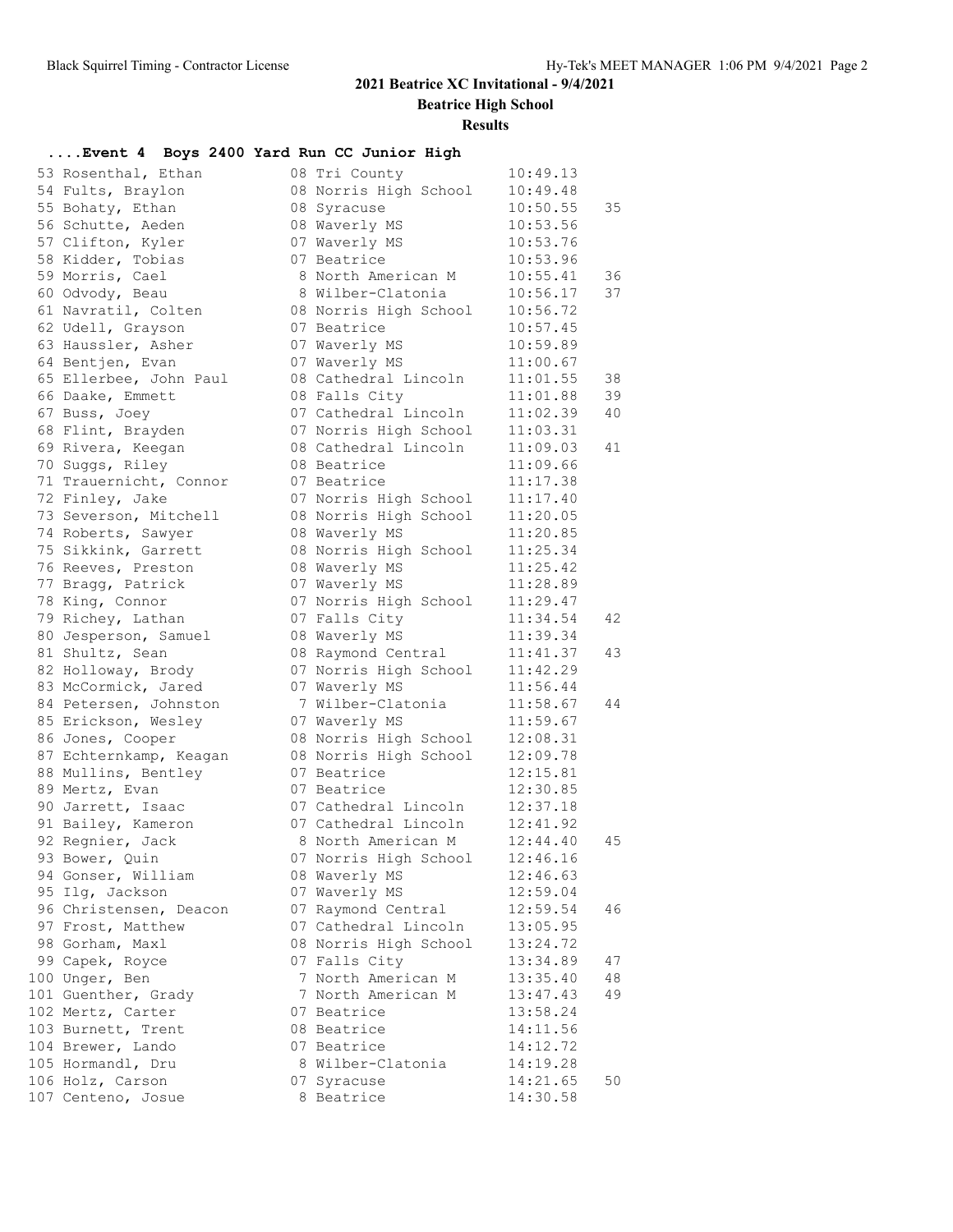**Beatrice High School**

#### **Results**

### **....Event 4 Boys 2400 Yard Run CC Junior High**

| 108 Knorr, Trevor                       | 08 Waverly MS                   | 14:34.66 |    |
|-----------------------------------------|---------------------------------|----------|----|
| 109 Nacke, Gabe                         | 07 Raymond Central              | 16:20.54 | 51 |
| 110 Hart, Shane                         | 08 Beatrice and the Basic State | 16:52.08 |    |
| 111 Kruger, James 6 7 Cathedral Lincoln |                                 | 18:27.46 |    |
| 112 Kunde, Ryker                        | 07 Beatrice                     | 19:34.30 |    |
| 113 Grosshans, Wesley                   | 07 Norris High School 20:56.20  |          |    |
| -- Hogan, Cody                          | 08 Norris High School           | DNS      |    |
| -- McInteer, Tanner                     | 07 Waverly MS                   | DNS      |    |
| -- Killough, Killian                    | 08 Beatrice                     | DNS      |    |
| -- Kobza, Grant                         | 07 Falls City                   | DNS      |    |
| -- Sedlacek, Silas 67 Tri County        |                                 | DNS      |    |
| -- Gunderson, Brody                     | 07 Waverly MS                   | DNS      |    |
| -- Happold, Cooper 68 Waverly MS        |                                 | DNS      |    |
| -- Havlovic, Christopher 07 Waverly MS  |                                 | DNS      |    |
| -- Meduna, Cademon                      | 07 St. Joseph -                 | DNS      |    |
| -- Meister, Evan                        | 08 St. Joseph -                 | DNS      |    |
| -- Ideus, Garrett                       | 08 Beatrice                     | DNS      |    |
| -- Krier, David                         | 08 St. Joseph -                 | DNS      |    |
| -- Sayre, Gibson                        | 08 St. Joseph -                 | DNS      |    |
| -- Taubenheim, Zach                     | 07 St. Joseph -                 | DNS      |    |
| -- Newton, James                        | 07 St. Joseph -                 | DNS      |    |

| ___ | Team Scores |
|-----|-------------|
|-----|-------------|

| Rank Team            |          | Total | 1            | 2  | 3               | 4               | $*5$ | $*6$ | $*7$ | $*8$ | $*9$ |
|----------------------|----------|-------|--------------|----|-----------------|-----------------|------|------|------|------|------|
| Results - Men        |          |       |              |    |                 |                 |      |      |      |      |      |
| 1 Norris High School |          | 35    | 4            | 8  | 10              | 13 <sup>7</sup> | 19   | 20   |      |      |      |
| Total Time:          | 37:41.60 |       |              |    |                 |                 |      |      |      |      |      |
| Average:             | 9:25.40  |       |              |    |                 |                 |      |      |      |      |      |
| 2 Beatrice           |          | 46    | 6            | 11 | 12 <sup>°</sup> | 17              | 25   | 29   |      |      |      |
| Total Time:          | 38:05.75 |       |              |    |                 |                 |      |      |      |      |      |
| Average:             | 9:31.44  |       |              |    |                 |                 |      |      |      |      |      |
| 3 Waverly MS         |          | 52    | $\mathbf{1}$ | 9  | 18              | 24              | 26   | 31   |      |      |      |
| Total Time:          | 38:02.83 |       |              |    |                 |                 |      |      |      |      |      |
| Average:             | 9:30.71  |       |              |    |                 |                 |      |      |      |      |      |
| 4 Wilber-Clatonia    |          | 85    | 3            | 22 | 28              | 32              | 37   | 44   |      |      |      |
| Total Time:          | 39:32.94 |       |              |    |                 |                 |      |      |      |      |      |
| Average:             | 9:53.24  |       |              |    |                 |                 |      |      |      |      |      |
| 5 Cathedral Lincoln  |          | 100   | 14           | 21 | 27              | 38              | 40   | 41   |      |      |      |
| Total Time:          | 40:40.43 |       |              |    |                 |                 |      |      |      |      |      |
| Average:             | 10:10.11 |       |              |    |                 |                 |      |      |      |      |      |
| 6 Syracuse           |          | 102   | 5            | 30 | 33              | 34              | 35   | 50   |      |      |      |
| Total Time:          | 40:53.57 |       |              |    |                 |                 |      |      |      |      |      |
| Average:             | 10:13.40 |       |              |    |                 |                 |      |      |      |      |      |
| 7 Falls City         |          | 111   | 7            | 23 | 39              | 42              | 47   |      |      |      |      |
| Total Time:          | 41:48.91 |       |              |    |                 |                 |      |      |      |      |      |
| Average:             | 10:27.23 |       |              |    |                 |                 |      |      |      |      |      |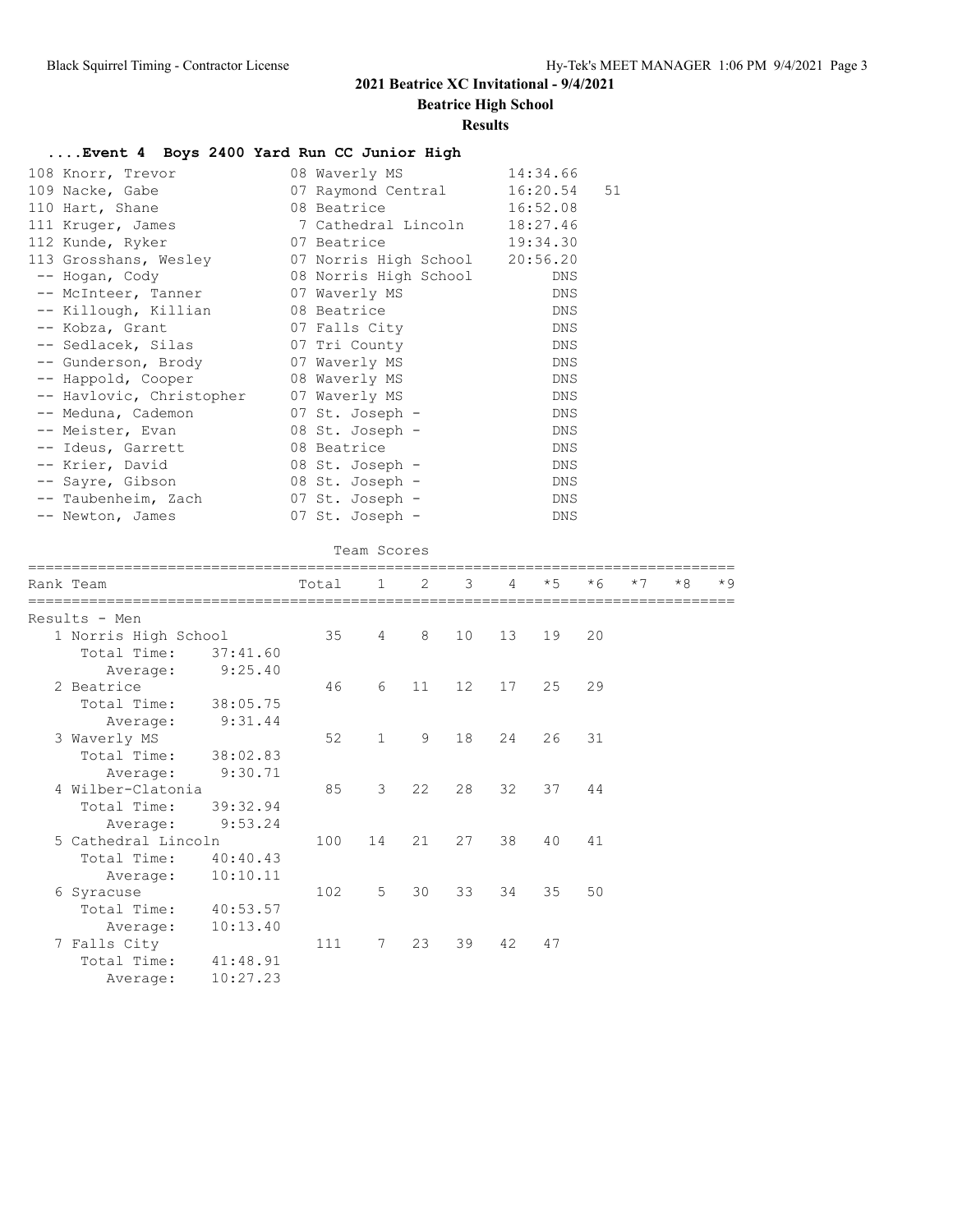**Beatrice High School**

# **Results**

| Event 4 Boys 2400 Yard Run CC Junior High |     |                 |  |     |
|-------------------------------------------|-----|-----------------|--|-----|
| 8 Raymond Central                         |     | 120 15 16 43 46 |  | .51 |
| Total Time: 44:06.36                      |     |                 |  |     |
| Average: 11:01.59                         |     |                 |  |     |
| 9 North American Martyrs                  | 131 | 2 36 45 48      |  | 49  |
| Total Time: 46:10.51                      |     |                 |  |     |
| Average: 11:32.63                         |     |                 |  |     |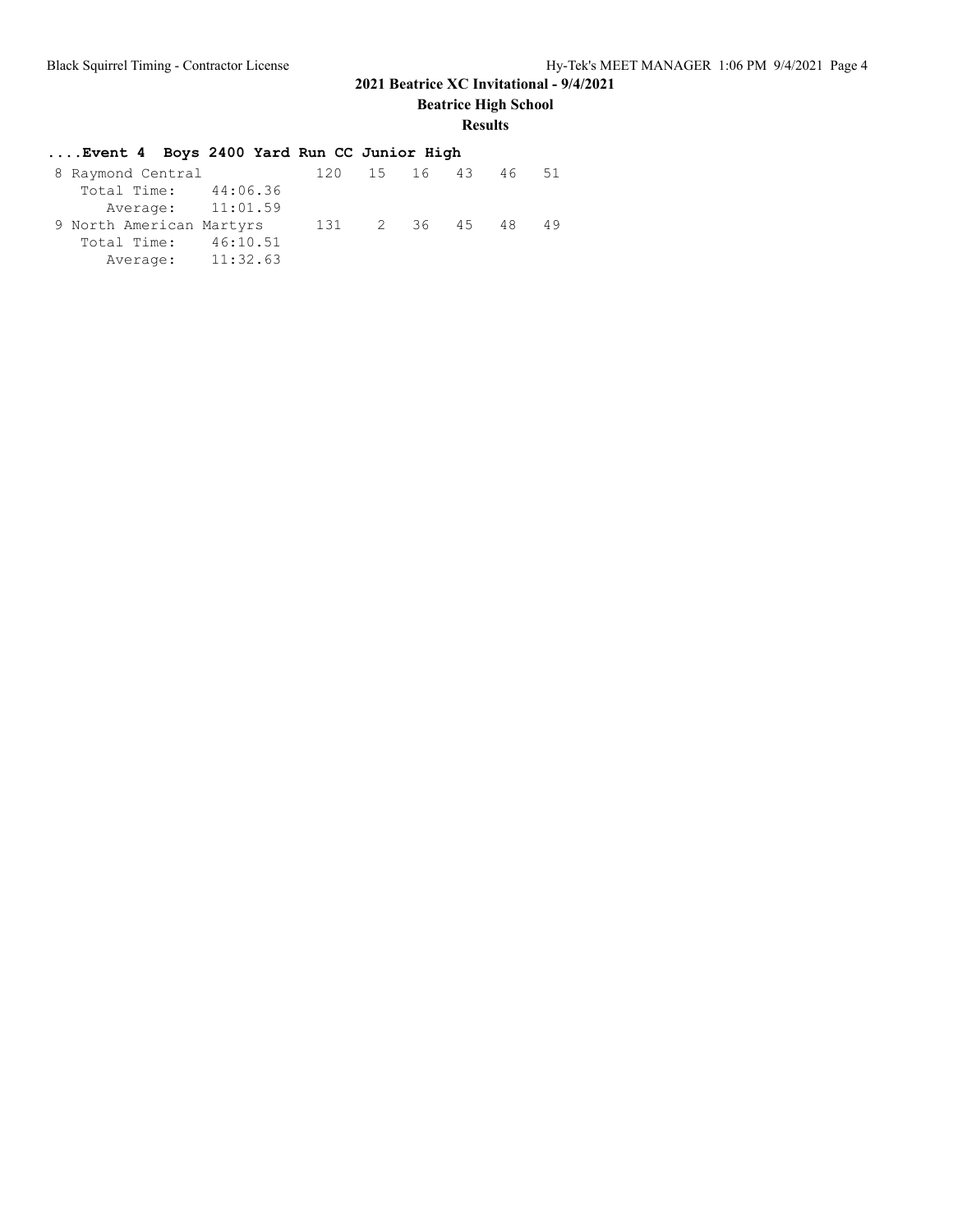## **2021 Beatrice XC Invitational - 9/4/2021 Beatrice High School**

#### **Results**

**Event 1 Girls 5k Run CC Varsity**

| Name                                     | Year School           | ------================<br>Finals | Points   |
|------------------------------------------|-----------------------|----------------------------------|----------|
| =====================<br>Results - Women |                       |                                  |          |
| 1 Zavala, Kendall                        | 09 Norris High School | 20:01.69                         | 1        |
| 2 Thomas, Ellie                          | 10 Norris High School | 20:10.08                         | 2        |
| 3 Havlat, Laci                           | 12 Norris High School | 20:22.65                         | 3        |
| 4 Finkner, Hailley                       | 09 Norris High School | 21:08.19                         | 4        |
| 5 Wallman, Atlee                         | 09 Norris High School | 21:08.51                         | 5        |
| 6 Swanson, Madeline                      | 12 Beatrice           | 21:08.92                         | 6        |
| 7 Talero, Sophie                         | 12 Norris High School | 21:15.46                         | 7        |
| 8 Skerston, Raquel                       | 12 Ralston            | 21:47.63                         |          |
| 9 Frerichs, Josie                        | 10 Beatrice           | 22:04.71                         | 8        |
| 10 Petsche, Tanna                        | 09 Norris High School | 22:05.42                         |          |
| 11 Benker, Shianne                       | 10 Waverly            | 22:24.86                         | 9        |
| 12 Thomas, Lillian                       | 12 Falls City         | 22:28.28                         | 10       |
| 13 Baker, Evelyn                         | 10 Tri County         | 22:30.43                         |          |
| 14 Perrett, Addison                      | 10 Beatrice           | 22:34.38                         | 11       |
| 15 Depalma, Alonna                       | 09 Waverly            | 22:54.13                         | 12       |
| 16 Strein, Kenzie                        | 10 Tri County         | 23:15.05                         |          |
| 17 Hein, Kendall                         | 09 Beatrice           | 23:22.59                         | 13       |
| 18 Gross, Marisa                         | 09 Waverly            | 23:23.49                         | 14       |
| 19 Leyden, Delaney                       | 11 Norris High School | 23:27.11                         |          |
| 20 Ortiz, Abby                           | 12 Syracuse           | 23:33.50                         |          |
| 21 Van Brocklin, Anna                    | 12 Norris High School | 23:35.70                         |          |
| 22 Erickson, Nora                        | 10 Waverly            | 23:39.35                         | 15       |
| 23 Hutzler, Maya                         | 12 Norris High School | 23:44.76                         |          |
|                                          | 09 Syracuse           | 23:47.68                         |          |
| 24 Noerrlinger, Claire                   | 09 Beatrice           |                                  |          |
| 25 Holthus, Macey                        |                       | 23:48.31                         | 16<br>17 |
| 26 Armbruster, Ava                       | 10 Falls City         | 23:52.21<br>23:52.75             |          |
| 27 Goebel, Addison                       | 10 Syracuse           |                                  |          |
| 28 Cardenas, Isabel                      | 10 Waverly            | 24:03.62                         | 18<br>19 |
| 29 Crawford, Nia                         | 12 Falls City         | 24:09.14                         | 20       |
| 30 Baxa, Jaedyn                          | 09 Beatrice           | 24:09.76                         | 21       |
| 31 Crawford, Mylie                       | 09 Falls City         | 24:22.25                         |          |
| 32 Drewes, Abbie                         | 10 Tri County         | 24:26.51                         |          |
| 33 Bentjen, Ellie                        | 10 Waverly            | 24:27.73                         | 22       |
| 34 Hutzler, Stella                       | 10 Norris High School | 24:29.56                         |          |
| 35 Suarez, Jaidy                         | 12 Norris High School | 24:34.59                         |          |
| 36 Kisling, Morrisa                      | 10 Norris High School | 24:44.16                         |          |
| 37 Sorben, Dylan                         | 11 Waverly            | 24:49.14                         |          |
| 38 Tidball, Ade                          | 10 Norris High School | 24:49.75                         |          |
| 39 Bednar, Mia                           | 10 Norris High School | 24:51.60                         |          |
| 40 Eschti, Lena                          | 10 Wilber-Clatonia    | 24:59.73                         |          |
| 41 Feek, Emmy Lu                         | 12 Falls City         | 25:21.03                         | 23       |
| 42 Ritchey, Dylen                        | 10 Ralston            | 25:26.93                         |          |
| 43 Brewer, Brianna                       | 11 Beatrice           | 26:03.80                         |          |
| 44 Landis, Alayna                        | 12 Waverly            | 26:07.92                         |          |
| 45 Fralin, McKenna                       | 09 Beatrice           | 26:08.74                         |          |
| 46 Croteau, Claudia                      | 12 Norris High School | 26:39.00                         |          |
| 47 Jones, Chloe                          | 11 Norris High School | 26:58.92                         |          |
| 48 Pieper, Lauren                        | 12 Beatrice           | 27:33.20                         |          |
| 49 Ayres, Mady                           | 11 Raymond Central    | 27:46.57                         |          |
| 50 Given, Brooke                         | 09 Beatrice           | 28:04.44                         |          |
| 51 Landeros, Alexa                       | 9 Wilber-Clatonia     | 28:55.66                         |          |
| 52 Martinez, Jessica                     | 10 Wilber-Clatonia    | 29:32.91                         |          |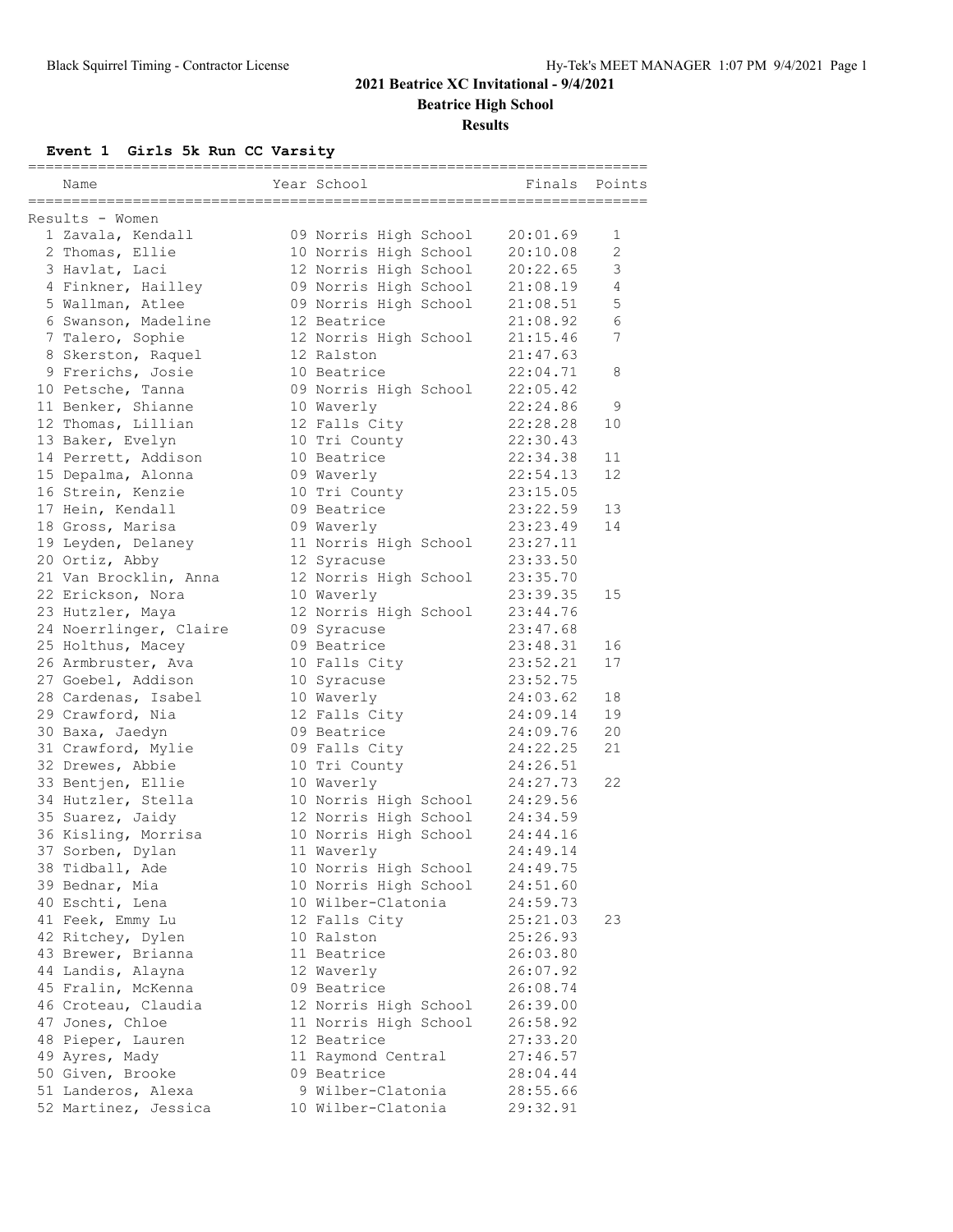**Beatrice High School**

#### **Results**

| Event 1 Girls 5k Run CC Varsity                                                                                                                                                                                                                                                                                                     |                                                                                                                                        |             |             |                |                 |                                                                                                                          |      |      |      |      |
|-------------------------------------------------------------------------------------------------------------------------------------------------------------------------------------------------------------------------------------------------------------------------------------------------------------------------------------|----------------------------------------------------------------------------------------------------------------------------------------|-------------|-------------|----------------|-----------------|--------------------------------------------------------------------------------------------------------------------------|------|------|------|------|
| 53 Stevens, Kaitlyn<br>54 Holloway, Alli<br>55 Schaefer, Rayna<br>56 Brockman, Melany<br>57 Warnsing, Lexis<br>58 Bruxellas, Elianna 10 Falls City<br>59 Romesser, Evangelina 10 Falls City<br>60 Hatzenbuehler, Olivia 12 Beatrice<br>61 Essink, Gracie<br>09 Beatrice<br>-- Kobza, Ella<br>-- Ricenbaw, Alexa<br>-- Waldo, Millie | 09 Waverly<br>12 Norris High School 30:38.58<br>09 Beatrice<br>09 Beatrice<br>10 Beatrice<br>10 Falls City<br>10 Waverly<br>10 Waverly |             |             |                |                 | 30:34.70<br>30:54.05<br>31:50.27<br>32:06.64<br>32:23.44<br>32:43.43<br>33:39.35<br>34:11.19<br>DNS<br>DNS<br><b>DNS</b> | 24   |      |      |      |
|                                                                                                                                                                                                                                                                                                                                     |                                                                                                                                        | Team Scores |             |                |                 |                                                                                                                          |      |      |      |      |
| Rank Team                                                                                                                                                                                                                                                                                                                           | Total                                                                                                                                  |             | $1 \quad 2$ | $\overline{3}$ | $\overline{4}$  | $*5$                                                                                                                     | $*6$ | $*7$ | $*8$ | $*9$ |
| Results - Women<br>1 Norris High School<br>Total Time: 1:21:42.61<br>20:25.66<br>Average:                                                                                                                                                                                                                                           |                                                                                                                                        | 10 1        |             | $2 \quad 3$    | $\overline{4}$  | .5                                                                                                                       | 7    |      |      |      |
| 2 Beatrice<br>Total Time: 1:29:10.60                                                                                                                                                                                                                                                                                                | 38                                                                                                                                     | 6           | 8           | 11             | 13 <sup>7</sup> | 16                                                                                                                       | 20   |      |      |      |
| 22:17.65<br>Average:<br>3 Waverly<br>Total Time: 1:32:21.83                                                                                                                                                                                                                                                                         | 50                                                                                                                                     | 9           | 12          | 14             | 15              | 18                                                                                                                       | 22   |      |      |      |
| 23:05.46<br>Average:<br>4 Falls City<br>Total Time: 1:34:51.88                                                                                                                                                                                                                                                                      | 67                                                                                                                                     | 10          | 17          | 19             | 21              | 23                                                                                                                       | 24   |      |      |      |

Average: 23:42.97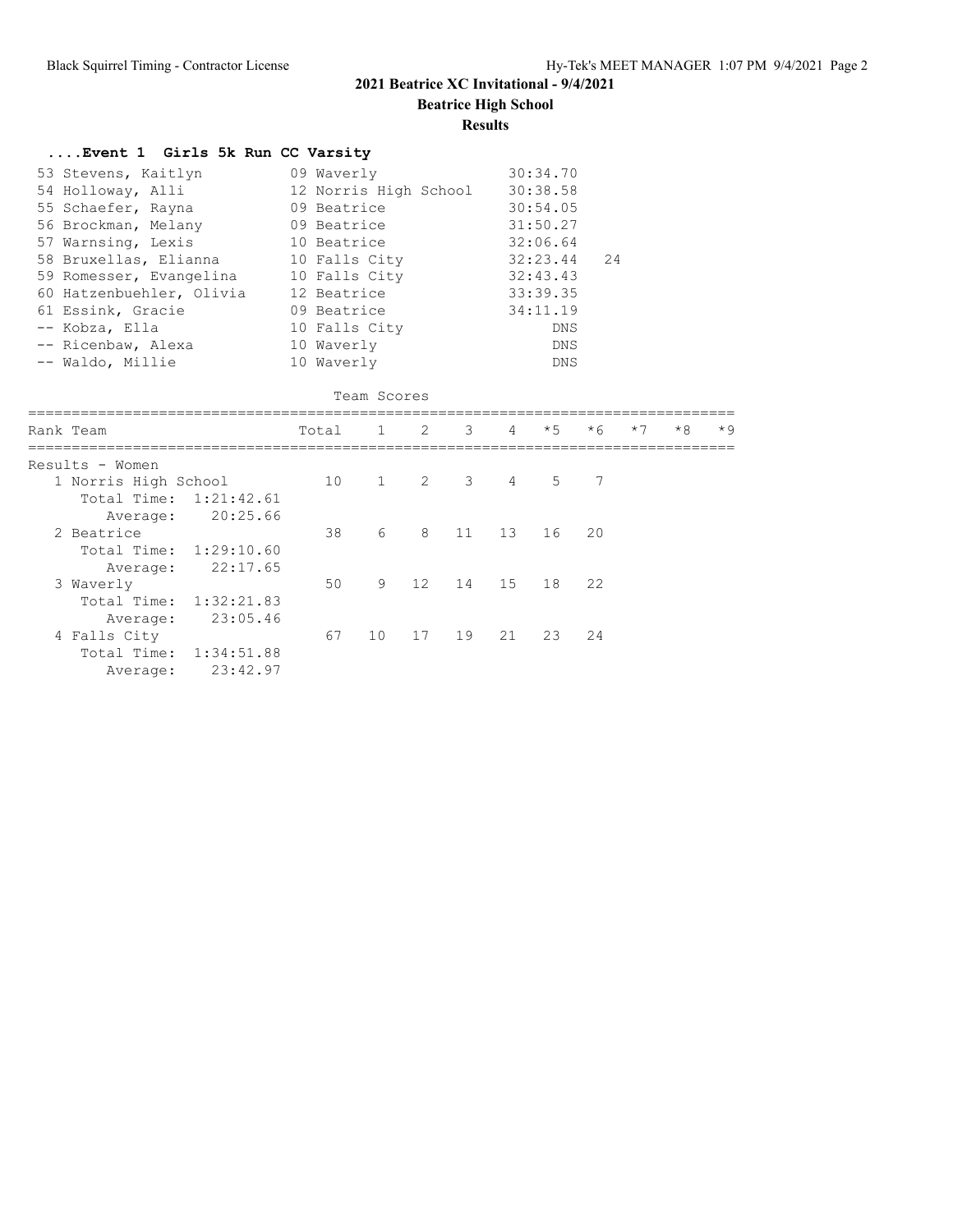## **2021 Beatrice XC Invitational - 9/4/2021 Beatrice High School**

**Results**

**Event 2 Boys 5k Run CC Varsity**

|               | Name                   |  | Year School           | Finals   | Points |  |  |  |  |
|---------------|------------------------|--|-----------------------|----------|--------|--|--|--|--|
| Results - Men |                        |  |                       |          |        |  |  |  |  |
|               | 1 Pittman, Zach        |  | 12 Norris High School | 17:50.85 | 1      |  |  |  |  |
|               | 2 Van Brocklin, Eli    |  | 10 Norris High School | 18:09.47 | 2      |  |  |  |  |
|               | 3 Siems, Carter        |  | 11 Tri County         | 18:20.32 | 3      |  |  |  |  |
|               | 4 Cooper, Tanner       |  | 12 Norris High School | 18:24.75 | 4      |  |  |  |  |
|               | 5 Talero, Sam          |  | 10 Norris High School | 18:37.72 | 5      |  |  |  |  |
|               | 6 Lubischer, Landon    |  | 09 Raymond Central    | 18:46.25 | 6      |  |  |  |  |
|               | 7 Pomajzl, Noah        |  | 12 Norris High School | 18:51.42 | 7      |  |  |  |  |
|               | 8 Santos, Kevin        |  | 12 Ralston            | 18:53.81 | 8      |  |  |  |  |
|               | 9 Guernsey, Jaden      |  | 11 Beatrice           | 18:55.46 | 9      |  |  |  |  |
|               | 10 Bennet, Sam         |  | 11 Syracuse           | 18:56.94 | 10     |  |  |  |  |
|               | 11 Dubas, Cole         |  | 09 Raymond Central    | 19:05.07 | 11     |  |  |  |  |
|               | 12 Price, Bryan        |  | 10 Beatrice           | 19:07.89 | 12     |  |  |  |  |
|               | 13 Orchard, Creighton  |  | 11 Syracuse           | 19:10.31 | 13     |  |  |  |  |
|               | 14 Jueneman, Kolton    |  | 11 Waverly            | 19:11.41 | 14     |  |  |  |  |
|               | 15 Carlson, Mason      |  | 10 Norris High School | 19:12.55 | 15     |  |  |  |  |
|               | 16 Thraen, Ryan        |  | 12 Waverly            | 19:15.05 | 16     |  |  |  |  |
|               | 17 Cyboron, Cody       |  | 12 Norris High School | 19:25.01 |        |  |  |  |  |
|               | 18 Behrens, Wyatt      |  | 10 Norris High School | 19:26.04 |        |  |  |  |  |
|               | 19 Herndon, Logan      |  | 12 Wilber-Clatonia    | 19:40.46 |        |  |  |  |  |
|               | 20 Quinones, Josiah    |  | 09 Beatrice           | 19:43.18 | 17     |  |  |  |  |
|               | 21 Rolfe, Blake        |  | 10 Falls City         | 19:45.14 | 18     |  |  |  |  |
|               | 22 Thurber, Logan      |  | 12 Norris High School | 19:48.71 |        |  |  |  |  |
|               | 23 Bice, Cooper        |  | 11 Norris High School | 19:53.68 |        |  |  |  |  |
|               | 24 Kasparek, Daniel    |  | 11 Waverly            | 19:55.86 | 19     |  |  |  |  |
|               | 25 Parsley, Jake       |  | 12 Norris High School | 19:58.91 |        |  |  |  |  |
|               | 26 Maendele, Ben       |  | 12 Norris High School | 20:01.70 |        |  |  |  |  |
|               | 27 Palermo, Grayson    |  | 11 Norris High School | 20:05.82 |        |  |  |  |  |
|               | 28 Hernandez, Pedro    |  | 11 Wilber-Clatonia    | 20:13.67 |        |  |  |  |  |
|               | 29 McKim, Alex         |  | 10 Falls City         | 20:19.54 | 20     |  |  |  |  |
|               | 30 Sullivan, Blain     |  | 12 Norris High School | 20:29.16 |        |  |  |  |  |
|               | 31 Barber, Ashton      |  | 11 Beatrice           | 20:32.98 | 21     |  |  |  |  |
|               | 32 Townsend, Christian |  | 11 Norris High School | 20:35.91 |        |  |  |  |  |
|               | 33 Kirchhoff, Kolton   |  | 12 Norris High School | 20:45.93 |        |  |  |  |  |
|               | 34 Coon, Evan          |  | 11 Beatrice           | 20:49.18 | 22     |  |  |  |  |
|               | 35 Boon, Nicholas      |  | 09 Norris High School | 20:51.10 |        |  |  |  |  |
|               | 36 Nagle, James        |  | 10 Ralston            | 20:53.27 | 23     |  |  |  |  |
|               | 37 Elwood, Aidan       |  | 09 Norris High School | 20:53.91 |        |  |  |  |  |
|               | 38 Morquecho, Bryan    |  | 09 Syracuse           | 20:54.56 | 24     |  |  |  |  |
|               | 39 Delahoyde, Dominic  |  | 11 Waverly            | 20:55.86 | 25     |  |  |  |  |
|               | 40 Hestermann, Isaac   |  | 09 Syracuse           | 20:59.71 | 26     |  |  |  |  |
|               | 41 Steele, Tavis       |  | 09 Raymond Central    | 21:01.33 | 27     |  |  |  |  |
|               | 42 Vrtiska, Joe        |  | 11 Falls City         | 21:06.72 | 28     |  |  |  |  |
|               | 43 Fix, Taden          |  | 11 Norris High School | 21:08.32 |        |  |  |  |  |
|               | 44 Baehr, Jacob        |  | 12 Beatrice           | 21:10.56 | 29     |  |  |  |  |
|               | 45 Luse, Asher         |  | 09 Norris High School | 21:14.04 |        |  |  |  |  |
|               | 46 Shultz, Cameron     |  | 11 Raymond Central    | 21:16.07 | 30     |  |  |  |  |
|               | 47 Liscomb, Jacob      |  | 11 Syracuse           | 21:19.23 | 31     |  |  |  |  |
|               | 48 McMurray, Peyton    |  | 10 Norris High School | 21:27.93 |        |  |  |  |  |
|               | 49 Butrick, Bryson     |  | 11 Falls City         | 21:28.03 | 32     |  |  |  |  |
|               | 50 Cockerill, Gregory  |  | 09 Waverly            | 21:33.52 | 33     |  |  |  |  |
|               | 51 Lewandowski, Lucas  |  | 10 Tri County         | 21:50.16 | 34     |  |  |  |  |
|               | 52 Hamilton, Connor    |  | 12 Beatrice           | 21:51.67 |        |  |  |  |  |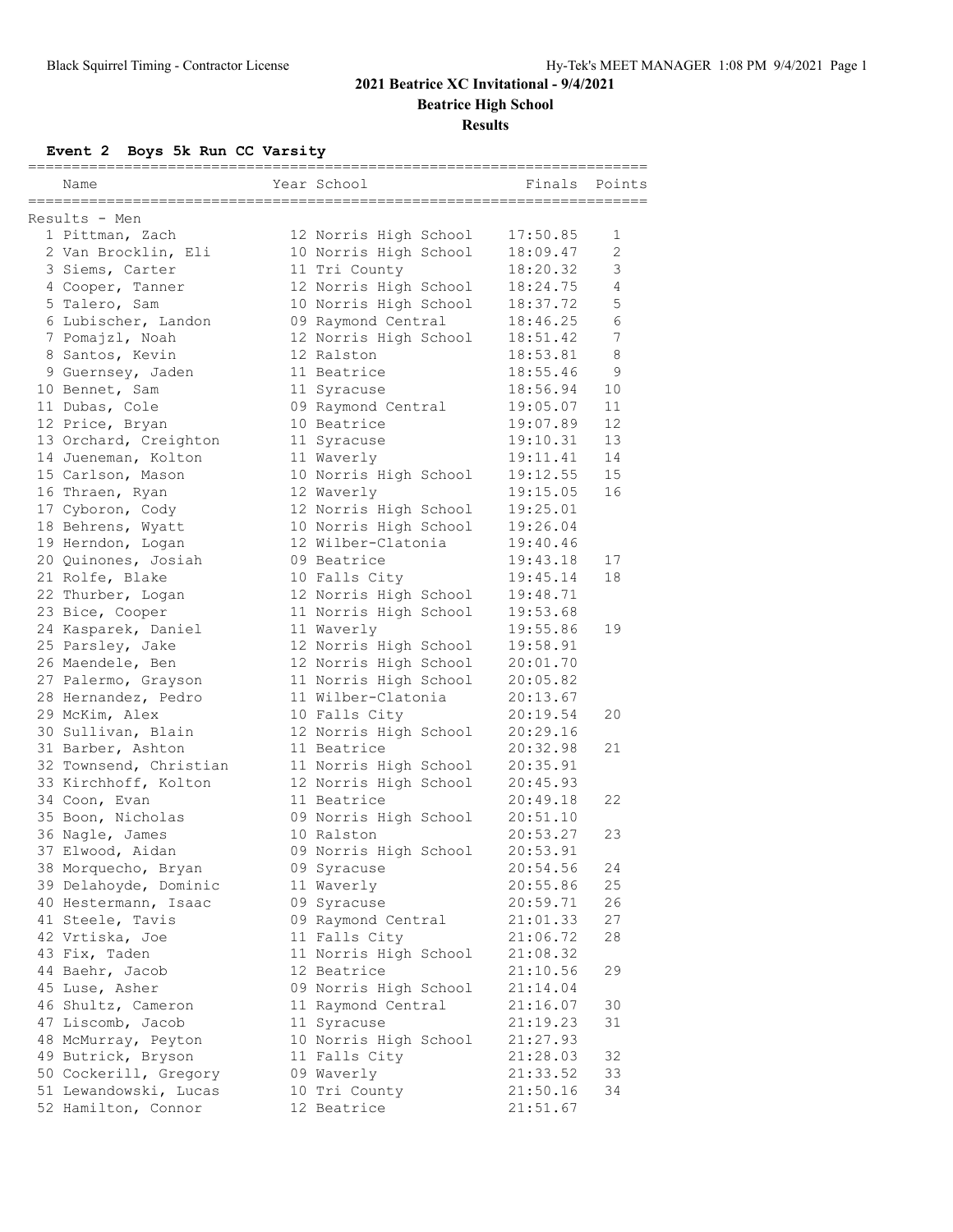**Beatrice High School**

**Results**

### **....Event 2 Boys 5k Run CC Varsity**

| Rank Team                                     |  | Total                               | 1           | 2 | 3 | 4        | $*5$                 | $*6$ | $*7$ | $*8$ | $*9$ |
|-----------------------------------------------|--|-------------------------------------|-------------|---|---|----------|----------------------|------|------|------|------|
|                                               |  |                                     | Team Scores |   |   |          |                      |      |      |      |      |
|                                               |  |                                     |             |   |   |          |                      |      |      |      |      |
| -- Findlay, Hayden                            |  | 09 Falls City                       |             |   |   |          | DNS                  |      |      |      |      |
| -- Savage, Coleman                            |  | 10 Norris High School               |             |   |   |          | DNS                  |      |      |      |      |
| -- Miller, Josiah                             |  | 12 Beatrice                         |             |   |   |          | DNS                  |      |      |      |      |
| -- Gorham, Hays                               |  | 09 Norris High School               |             |   |   |          | DNS                  |      |      |      |      |
| -- Croteau, Joao<br>-- Heisinger, Caleb       |  | 11 Norris High School<br>11 Waverly |             |   |   |          | DNS<br>DNS           |      |      |      |      |
| -- Bredemeir, Carson                          |  | 12 Falls City                       |             |   |   |          | DNS                  |      |      |      |      |
| -- Tetrick, Davis                             |  | 11 Norris High School               |             |   |   |          | DNS                  |      |      |      |      |
| -- Montgomery, Chayse                         |  | 10 Ralston                          |             |   |   |          | DNS                  |      |      |      |      |
| -- Bowen, Gavin                               |  |                                     |             |   |   |          | DNS                  |      |      |      |      |
| 85 White, Joey                                |  | 11 Raymond Central<br>12 Ralston    |             |   |   | 28:02.27 |                      |      |      |      |      |
|                                               |  |                                     |             |   |   |          |                      |      |      |      |      |
| 84 Meyer, Chase                               |  | 10 Beatrice                         |             |   |   | 27:47.29 |                      |      |      |      |      |
| 83 Holloway, Kyle                             |  | 12 Beatrice                         |             |   |   | 27:12.17 |                      |      |      |      |      |
| 82 Brown, Josh                                |  | 10 Falls City                       |             |   |   |          | 27:01.69             |      |      |      |      |
| 81 Norlen, Ethan                              |  | 10 Raymond Central                  |             |   |   | 26:17.66 |                      |      |      |      |      |
| 80 Lindell, Jon                               |  | 09 Beatrice                         |             |   |   | 25:28.11 |                      |      |      |      |      |
| 78 Stephenson, Cade<br>79 Schmeeckle, Matthew |  | 09 Syracuse<br>11 Waverly           |             |   |   |          | 25:12.63             |      |      |      |      |
| 77 Dunkhaus, Cayden                           |  |                                     |             |   |   |          | 25:10.38             | 44   |      |      |      |
|                                               |  | 10 Falls City                       |             |   |   |          | 24:53.50             |      |      |      |      |
| 76 Stanley, Ben                               |  | 10 Norris High School               |             |   |   |          | 24:24.52             |      |      |      |      |
| 75 Darling, Noah                              |  | 09 Waverly                          |             |   |   |          | 24:23.22             |      |      |      |      |
| 74 Hurt, Haxton                               |  | 10 Norris High School               |             |   |   |          | 24:13.12             |      |      |      |      |
| 73 Feek, Raymond                              |  | 12 Falls City                       |             |   |   |          | 23:59.85             |      |      |      |      |
| 72 Kirchhoff, Kalen                           |  | 09 Norris High School               |             |   |   |          | 23:49.78             |      |      |      |      |
| 71 Eickmeier, Mason                           |  | 09 Norris High School               |             |   |   |          | 23:48.61             |      |      |      |      |
| 70 Torres, Roberto                            |  | 10 Wilber-Clatonia                  |             |   |   |          | 23:43.21             |      |      |      |      |
| 69 Bruxellas, Pressler                        |  | 12 Falls City                       |             |   |   |          | 23:34.52             | 43   |      |      |      |
| 68 Nacke, Elijah                              |  | 12 Raymond Central                  |             |   |   |          | 23:07.58             | 42   |      |      |      |
| 67 Daake, Kyle                                |  | 11 Falls City                       |             |   |   |          | 23:04.86             | 41   |      |      |      |
| 66 Paxton, Alex                               |  | 09 Tri County                       |             |   |   |          | 23:03.58             | 40   |      |      |      |
| 65 Frazier, Lucas                             |  | 10 Waverly<br>09 Beatrice           |             |   |   |          | 22:53.59             |      |      |      |      |
| 63 Nguyenduy, Kevin<br>64 McBride, Aiden      |  | 10 Ralston                          |             |   |   |          | 22:47.43<br>22:52.38 | 39   |      |      |      |
| 62 Bare, Cole                                 |  | 09 Norris High School               |             |   |   |          | 22:46.83             |      |      |      |      |
| 61 Carrera, Sean                              |  | 09 Beatrice                         |             |   |   |          | 22:44.03             |      |      |      |      |
| 60 Jobman, Ethan                              |  | 09 Tri County                       |             |   |   |          | 22:35.49             | 38   |      |      |      |
| 59 McCormick, Caleb                           |  | 09 Waverly                          |             |   |   |          | 22:29.04             |      |      |      |      |
| 58 White, Eli                                 |  | 12 Raymond Central                  |             |   |   |          | 22:26.45             | 37   |      |      |      |
| 57 Meyers, Austin                             |  | 12 Waverly                          |             |   |   | 22:15.46 |                      | 36   |      |      |      |
| 56 Raber, Chase                               |  | 10 Beatrice                         |             |   |   |          | 22:05.69             |      |      |      |      |
| 55 Scheele, Ian                               |  | 12 Beatrice                         |             |   |   |          | 22:01.67             |      |      |      |      |
| 54 Kelsey, Nikolas                            |  | 10 Ralston                          |             |   |   |          | 21:59.33             | 35   |      |      |      |
| 53 Thurber, Carson                            |  | 10 Norris High School               |             |   |   |          | 21:56.93             |      |      |      |      |
|                                               |  |                                     |             |   |   |          |                      |      |      |      |      |

=================================================================================

Results - Men